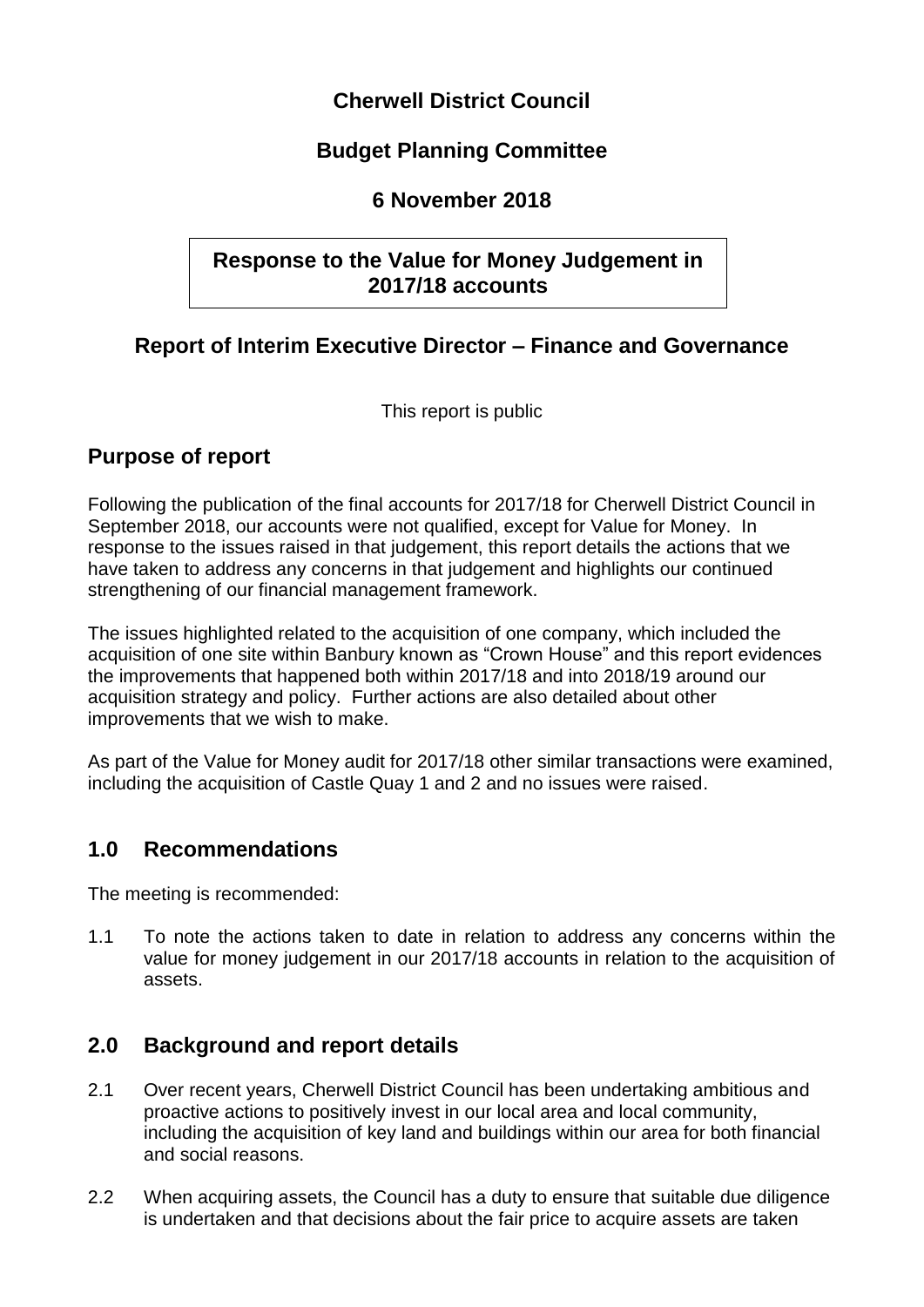based upon sound financial and legal advice in an open and transparent way and must be mindful of our fiduciary responsibilities to all local tax payers in relation to Value for Money.

- 2.3 Transactions relating to the acquisition of assets can be complex and those that make the ultimate decision whether to purchase or not need to be able to understand not just the short term implications of their decision, but the longer term implications for the Council.
- 2.4 External Audit have a duty to consider any such transactions when reviewing the accounts at the end of the financial year in which they have happened, and they consider the way in which risks, issues and our response to our best value duties have been considered and demonstrated.
- 2.5 The evidence around one transaction in 2017/18 in relation to the acquisition of Crown House Banbury Ltd. identified some weaknesses in the acquisition process but only for that particular transaction. Despite other acquisitions taking place in 2017/18, no other weaknesses in relation to Value for money were identified.
- 2.6 Crown House within Banbury was a large derelict building (6.8 acres comprising 33,000 sq ft vacant part 4 and part 3 storey 1970's former office building) and considered to have a negative impact on the future potential of Banbury.
- 2.7 The council was able to evidence that the Crown House site was one that they had spent several years trying to work with others to improve; it had been a derelict site that blighted Banbury for a significant period of time.
- 2.8 The Council had undertaken many other actions including working with the previous owners, an attempt at CPO until finally the opportunity to acquire the company that owned the site itself and to take control of managing the situation arose in 2017. All of the evidence points to a strong awareness at both officer and Member level of the situation and a desire to find a solution to regenerate the site for the benefit of local people and businesses.
- 2.9 Following negotiations with the owners during that year, in July 2017 full Council approved a capital budget to acquire the site. The decision at the time appeared to be taken as a fully commercial one, although in reality this was not a purely commercial decision in terms of securing the site, there was also a social value that was not fully evidenced in the final papers presented.
- 2.10 Given strong evidence of the previous attempts to improve the site either though discussions with owners or through the CPO of the site, it could be understood that the Council knew that there was a social value element to the transaction. However, the evidence of this being considered in the final decision that was made cannot be fully demonstrated.
- 2.11 On this basis, External Audit had to issue an except for Value for Money conclusion. The transaction itself is still legally valid; it is just that the Council was not able to demonstrate that it had fully evidenced the value for money of the acquisition.
- 2.12 The issues around this transaction had been identified prior to the completion of the external audit by officers currently working at Cherwell and significant review was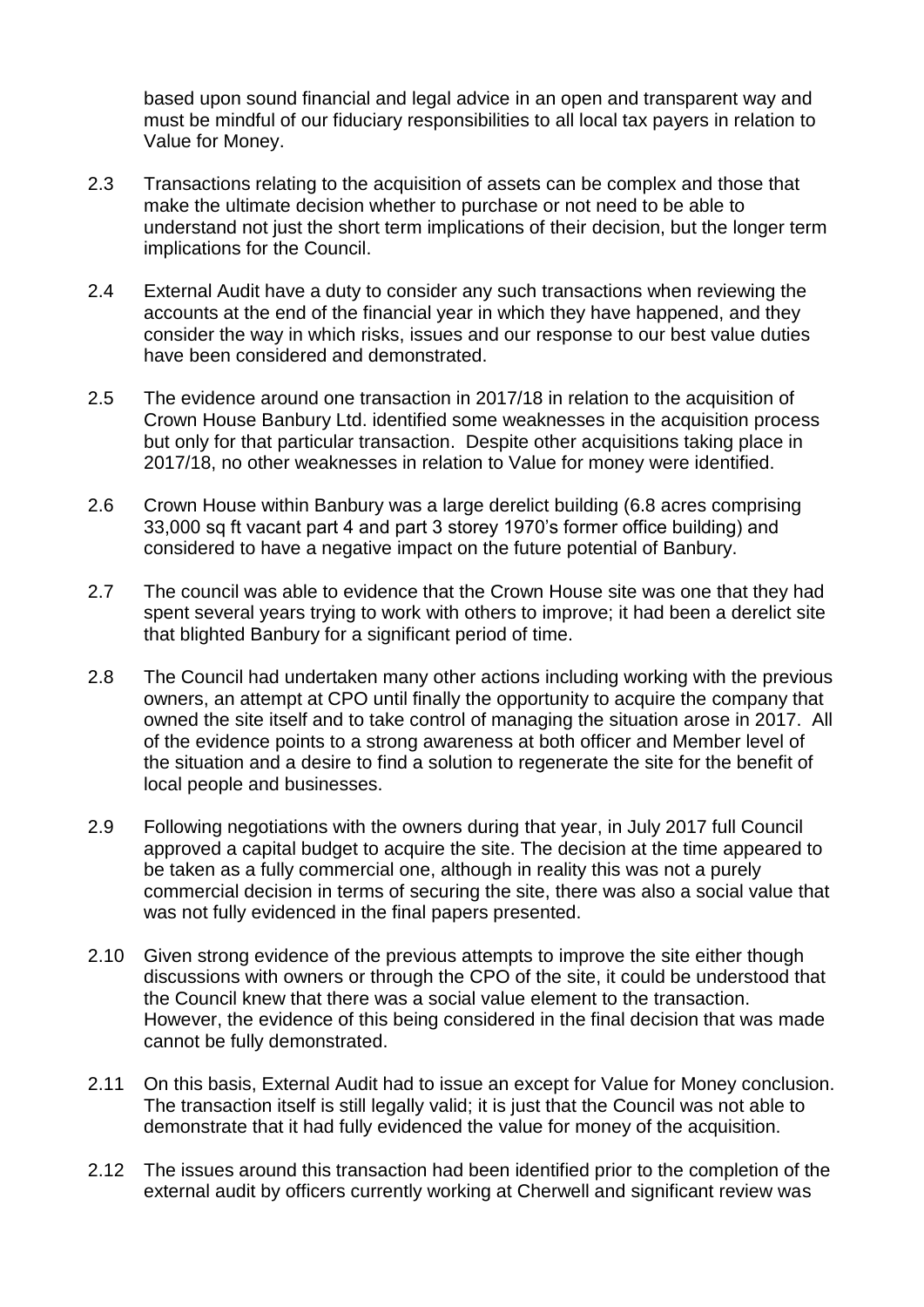undertaken to determine the exact nature of the weaknesses prior to discussion with them.

- 2.13 During the audit process, the current Chief Finance Officer (also known as the Section 151 Officer) identified these weaknesses and addressed them in a report to the auditors explaining what her own review had found, the improvements that had already taken place and other steps that would address the issues that arose.
- 2.14 As part of that review a commitment to report to the Budget Planning committee about the issues that had been highlighted was made, at the earliest opportunity following the completion of the external audit in September 2018.
- 2.15 Issues to highlight for this particular transaction are as follows:
	- This was the acquisition of a company that held an asset, but some of the due diligence undertaken seemed to confuse these two issues when assessing and demonstrating a fair price to pay
	- The transaction was treated as a fully commercial decision when it was clear that there was an element of social value that needed to be considered in the purchase price.
	- The breakdown of how the purchase was being valued is not clearly demonstrated in the reports to Executive and Full council and therefore the rationale for the purchase price was not fully explained within the committee reports
	- There was not a clear demonstration of market testing the acquisition and the assumptions or modelling any risk scenarios
	- The likely cost of borrowing was not explicitly laid out in the report although having reviewed the budget at the time, there was enough headroom available to undertake the transaction in the treasury management budget at the time
	- Given this was an exempt report, all of these issues may have been discussed at the time but with no supporting evidence we could not demonstrate fully that this had all been considered.
- 2.16 Since reviewing this transaction as part of closing down our accounts, we can demonstrate the following actions have been undertaken:
	- We have sought further professional advice to support the review of Crown House including legal advice on the validity of the original transaction which concluded it still remained valid.
	- Reviewed our other acquisitions since and these were found to be robust.
	- Improvements in governance had already been brought in, including the Investment strategy working group, a new programme management framework, increased levels of proactive and preliminary due diligence on any potential acquisitions and improved financial implication information.
	- We have also looked at strengthening our policies for decision making over acquisitions, the first of these was the new Banbury Strategic Investment vision agreed in September 2018.
	- We are also reviewing the social value and undertaking a best value assessment of the transaction retrospectively.
- 2.17 In addition to this we recognise that the likelihood that officers and members may be asked to consider decisions around further complex transactions such as these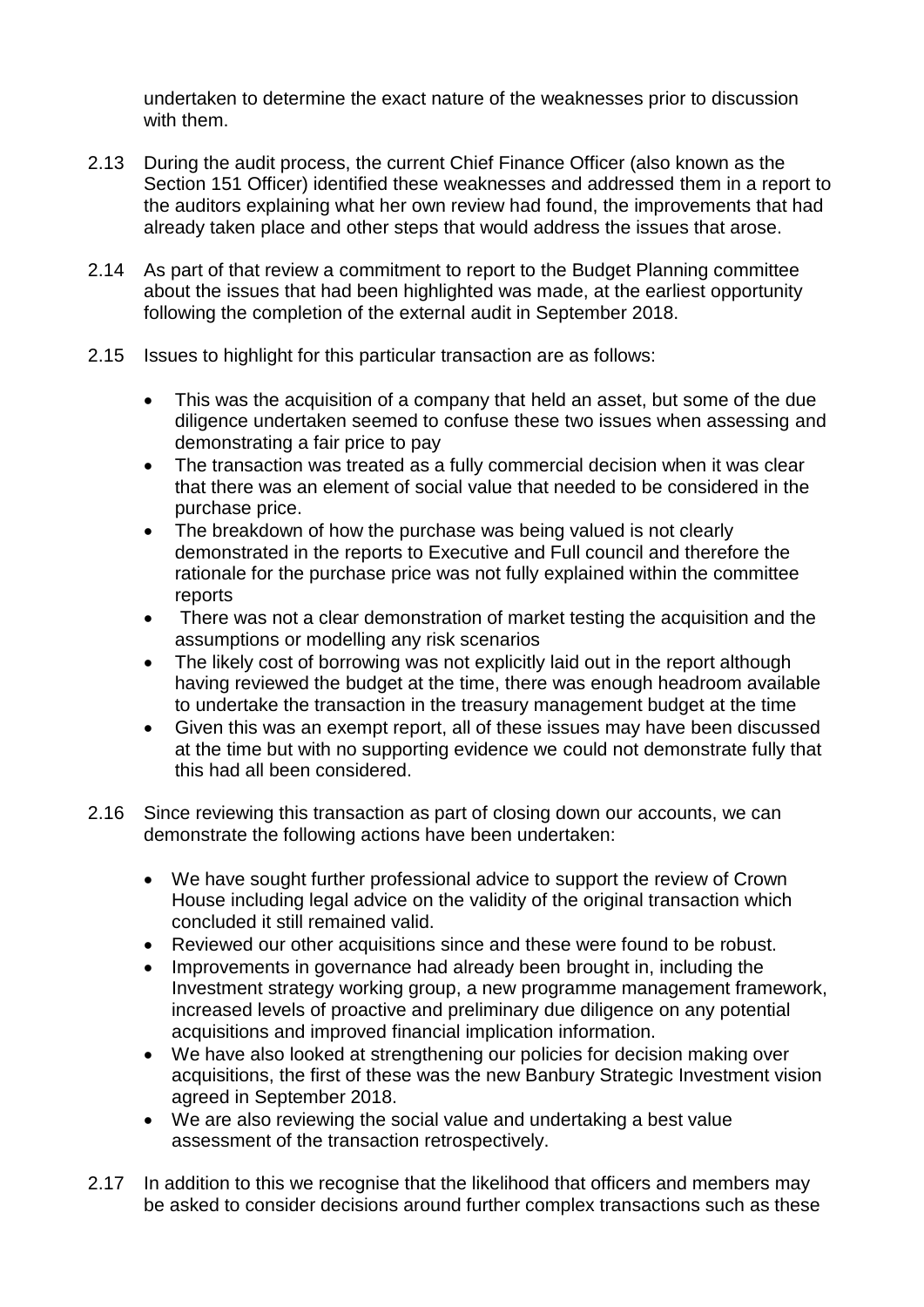in the future is increasing. We want to ensure that they can feel confident in undertaking that role. We are arranging external training to cover strategic decision making in a commercial and social value environment and are in discussion with leading experts to arrange these sessions.

2.18 We will also learn from our own best practice in subsequent transactions as well as consider other best practice and case studies as part of this training and development.

#### **3 Conclusion and Reasons for Recommendations**

- 3.1 The issues that were highlighted and raised in terms of Value for money are serious ones, but related only to the acquisition of Crown House Banbury Ltd.
- 3.2 Having reviewed the transaction it is clear that the right decision, with the right intentions was made but there were some flaws in the way the process was undertaken.
- 3.3 We took a proactive stance with our external auditors and this was recognised by them in their value for money conclusion, as was the recognition that this related to just the one transaction.
- 3.4 In the external auditors "ISA260" (their final audit opinion) they also reflect on the improvements in financial management that we have already made and continue to make.

## **4 Alternative Options and Reasons for Rejection**

4.1 The report is for noting so there are no alternative options required.

## **5.0 Implications**

#### **Financial and Resource Implications**

5.1 There are no financial implications directly arising from this report.

Comments checked by: Kelly Watson, Assistant Director Finance and Procurement 0300 003 0206, [Kelly.watson@cherwellandsouthnorthants.gov.uk](mailto:Kelly.watson@cherwellandsouthnorthants.gov.uk)

#### **Legal Implications**

5.2 The Monitoring Officer has worked closely with the Section 151 Officer on this matter and in obtaining legal advice. The Monitoring Officer fully endorses the measures taken by the Section 151 officer with regard to this matter and the contents of this report.

Comments checked by: James Doble, Assistant Director of Law and Governance, 01295 221587, [james.doble@cherwellandsouthnorthants.gov.uk](mailto:james.doble@cherwellandsouthnorthants.gov.uk)